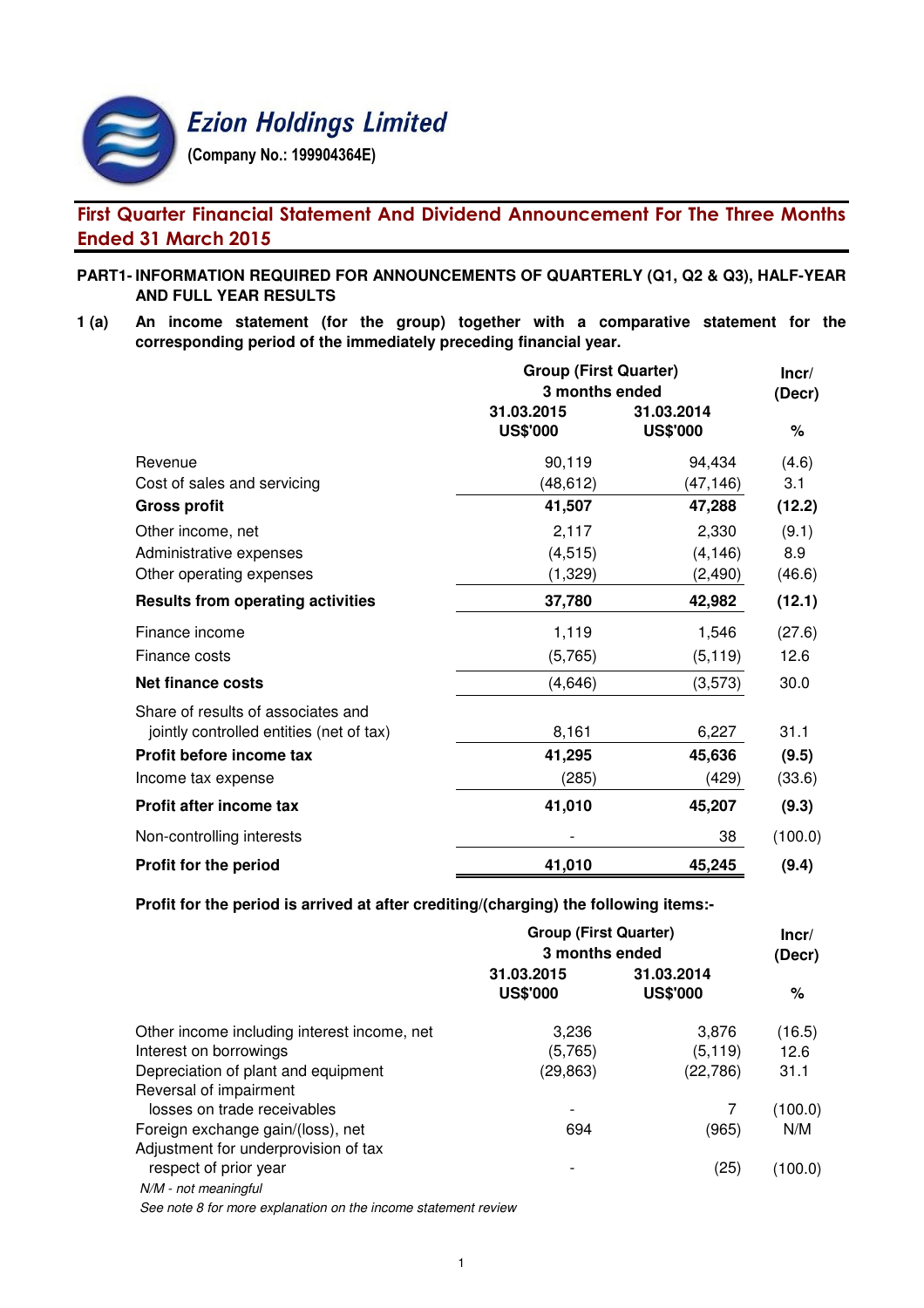**1(b)(i) Statement of financial position (for the issuer and group), together with a comparative statement as at the end of the immediately preceding financial year.**

|                                           | Group                         |                               | Company                       |                               |  |
|-------------------------------------------|-------------------------------|-------------------------------|-------------------------------|-------------------------------|--|
|                                           | 31.03.2015<br><b>US\$'000</b> | 31.12.2014<br><b>US\$'000</b> | 31.03.2015<br><b>US\$'000</b> | 31.12.2014<br><b>US\$'000</b> |  |
| <b>Non-current assets</b>                 |                               |                               |                               |                               |  |
| Plant and equipment                       | 2,080,121                     | 2,135,580                     | 691                           | 747                           |  |
| Subsidiaries                              |                               |                               | 1,179,676                     | 1,043,354                     |  |
| Joint ventures                            | 111,062                       | 104,109                       | 51,874                        | 51,518                        |  |
| Associates                                | 69,148                        | 68,805                        | 70,868                        | 74,232                        |  |
| Other assets                              | 13,829                        | 13,832                        | 129                           | 132                           |  |
|                                           | 2,274,160                     | 2,322,326                     | 1,303,238                     | 1,169,983                     |  |
| <b>Current assets</b>                     |                               |                               |                               |                               |  |
| Trade receivables                         | 151,952                       | 159,580                       | 4,529                         | 4,053                         |  |
| Other current assets                      | 195,332                       | 127,555                       | 35,575                        | 31,651                        |  |
| Asset held for sale                       | 74,620                        |                               |                               |                               |  |
| Cash and cash equivalents                 | 344,983                       | 371,510                       | 271,494                       | 316,992                       |  |
|                                           | 766,887                       | 658,645                       | 311,598                       | 352,696                       |  |
| <b>Total assets</b>                       | 3,041,047                     | 2,980,971                     | 1,614,836                     | 1,522,679                     |  |
|                                           |                               |                               |                               |                               |  |
| <b>Equity</b><br>Share capital            | 535,719                       | 535,654                       | 535,719                       | 535,654                       |  |
| Perpetual securities                      | 211,874                       | 211,874                       | 211,874                       | 211,874                       |  |
| Redeemable exchangeable preference shares | 23,464                        | 23,464                        |                               |                               |  |
| Reserves                                  | (26, 759)                     | (21, 424)                     | (2,262)                       | (980)                         |  |
| Retained earnings                         | 600,940                       | 563,059                       | 145,013                       | 140,734                       |  |
| <b>Equity attributable to owners</b>      |                               |                               |                               |                               |  |
| of the Company                            | 1,345,238                     | 1,312,627                     | 890,344                       | 887,282                       |  |
| Non-controlling interests                 | (6)                           | (6)                           |                               |                               |  |
| <b>Total equity</b>                       | 1,345,232                     | 1,312,621                     | 890,344                       | 887,282                       |  |
| <b>Non-current liabilities</b>            |                               |                               |                               |                               |  |
| <b>Financial liabilities</b>              | 857,933                       | 892,220                       | 156,751                       | 103,918                       |  |
| Notes payable                             | 303,056                       | 315,532                       | 303,056                       | 315,532                       |  |
| Other payables                            | 40,315                        | 33,453                        | 39,730                        | 21,598                        |  |
|                                           | 1,201,304                     | 1,241,205                     | 499,537                       | 441,048                       |  |
| <b>Current liabilities</b>                |                               |                               |                               |                               |  |
| Trade payables                            | 66,395                        | 69,886                        | 150                           | 40                            |  |
| Other payables                            | 65,952                        | 61,732                        | 122,564                       | 120,540                       |  |
| Liabilities due to asset held for sale    | 45,421                        |                               |                               |                               |  |
| <b>Financial liabilities</b>              | 309,566                       | 288,292                       | 98,529                        | 70,057                        |  |
| Provision for taxation                    | 7,177                         | 7,235                         | 3,712                         | 3,712                         |  |
|                                           | 494,511                       | 427,145                       | 224,955                       | 194,349                       |  |
| <b>Total liabilities</b>                  | 1,695,815                     | 1,668,350                     | 724,492                       | 635,397                       |  |
| <b>Total equity and liabilities</b>       | 3,041,047                     | 2,980,971                     | 1,614,836                     | 1,522,679                     |  |

See note 8 for more explanation on the statement of financial position review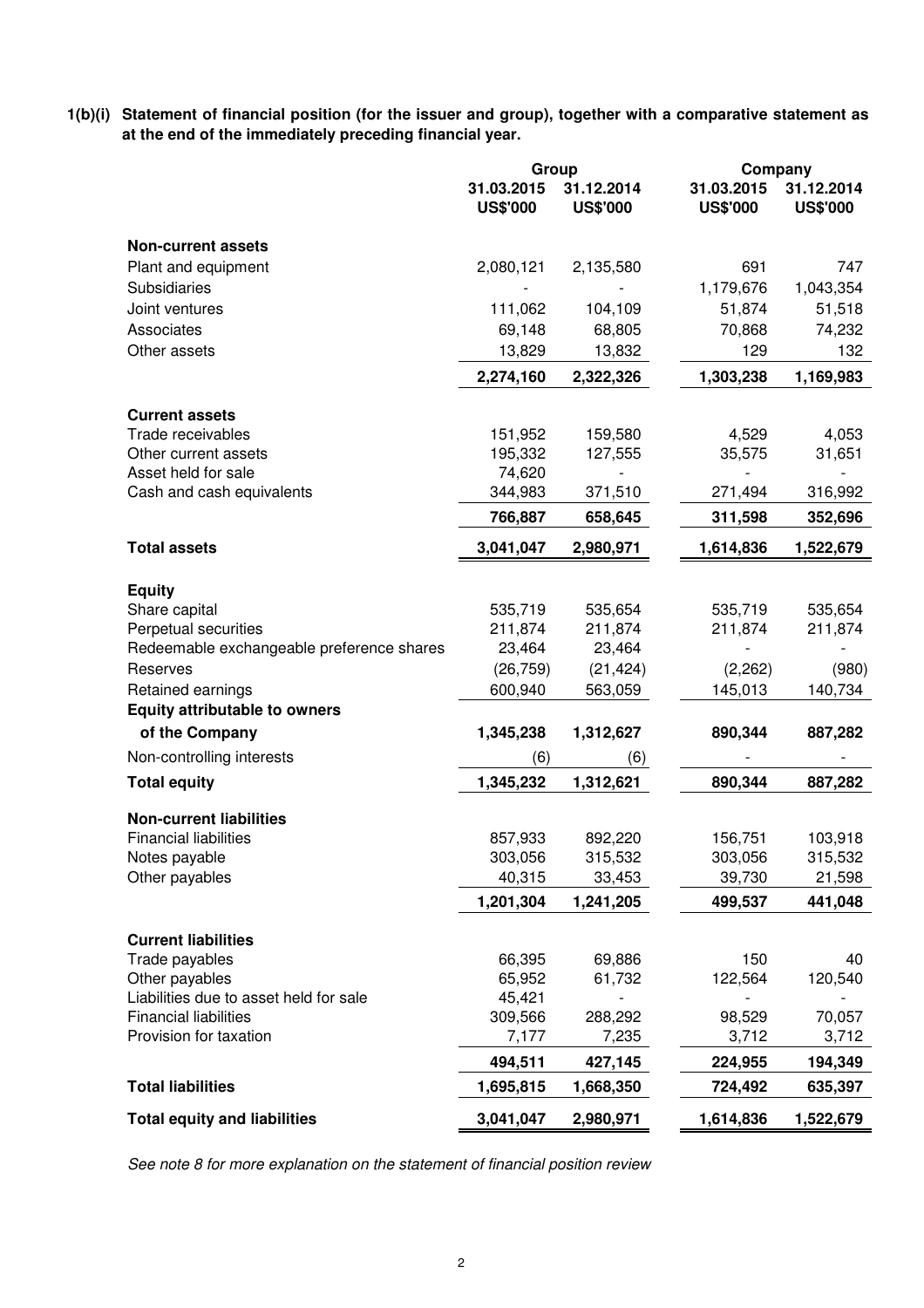## **1(b)(ii) Aggregate amount of group's borrowings and debt securities.**

#### **Amount repayable in one year or less, or on demand**

|          | As at 31.03.2015 | As at 31.12.2014 |          |  |  |  |
|----------|------------------|------------------|----------|--|--|--|
| Secured* | Unsecured        | Secured          | Unsecure |  |  |  |
| US\$'000 | US\$'000         | US\$'000         | US\$'000 |  |  |  |
| 286,638  | 68,349           | 248.542          | 39.750   |  |  |  |

| As at 31.03.2015 |           |  | As at 31.12.2014 |           |  |  |  |
|------------------|-----------|--|------------------|-----------|--|--|--|
| Secured*         | Unsecured |  | Secured          | Unsecured |  |  |  |
| US\$'000         | US\$'000  |  | US\$'000         | US\$'000  |  |  |  |
| 286,638          | 68,349    |  | 248,542          | 39,750    |  |  |  |

**Amount repayable after one year**

| As at 31.03.2015 |           |  | As at 31.12.2014 |           |  |  |
|------------------|-----------|--|------------------|-----------|--|--|
| Secured          | Unsecured |  | Secured          | Unsecured |  |  |
| US\$'000         | US\$'000  |  | US\$'000         | US\$'000  |  |  |
| 857.933          | 303,056   |  | 892.220          | 315,532   |  |  |

| As at 31.12.2014 |           |  |  |  |  |
|------------------|-----------|--|--|--|--|
|                  |           |  |  |  |  |
| Secured          | Unsecured |  |  |  |  |
| US\$'000         | US\$'000  |  |  |  |  |
| 892.220          | 315,532   |  |  |  |  |

\* Included in the secured amount repayable in one year or less, or on demand are Liabilities Due To Asset Held For Sale secured with the Asset Held For Sale to be settled upon completion of the sale.

#### **Details of any collateral**

The Group's vessels are pledged to financial institutions as security for the term loans.

## **1(b)(iii) Statement of comprehensive income for three months ended 31 March 2015**

|                                                                                                                                                 |                 | <b>Group (First Quarter)</b><br>3 months ended |                      |  |  |
|-------------------------------------------------------------------------------------------------------------------------------------------------|-----------------|------------------------------------------------|----------------------|--|--|
|                                                                                                                                                 | <b>US\$'000</b> | 31.03.2015 31.03.2014<br><b>US\$'000</b>       | Incr/<br>(Decr)<br>% |  |  |
| Profit after tax                                                                                                                                | 41,010          | 45,207                                         | (9.3)                |  |  |
| Other comprehensive income                                                                                                                      |                 |                                                |                      |  |  |
| Items that may be reclassified subsequently to<br>profit or loss:                                                                               |                 |                                                |                      |  |  |
| Translation differences relating to financial<br>statements of foreign operations                                                               | (913)           | (68)                                           | N/M                  |  |  |
| Share of foreign currency translation differences<br>of associates                                                                              | 561             |                                                | N/M                  |  |  |
| Exchange differences on monetary items forming<br>part of net investment in foreign operations<br>Effective portion of changes in fair value of | (3,709)         | 1,101                                          | N/M                  |  |  |
| cash flow hedges                                                                                                                                | (1, 274)        | (15)                                           | N/M                  |  |  |
| Other comprehensive income for the period                                                                                                       | (5, 335)        | 1,018                                          | N/M                  |  |  |
| Total comprehensive income for the period                                                                                                       | 35,675          | 46,225                                         | (22.8)               |  |  |
| Attributable to:                                                                                                                                |                 |                                                |                      |  |  |
| Owners of the Company                                                                                                                           | 35,675          | 46,244                                         | (22.9)               |  |  |
| Non-controlling interests                                                                                                                       |                 | (19)                                           | N/M                  |  |  |
|                                                                                                                                                 | 35,675          | 46,225                                         | (22.8)               |  |  |

Note :

There are no tax effects relating to each component of other comprehensive income for the period.

## **N/M - not meaningful**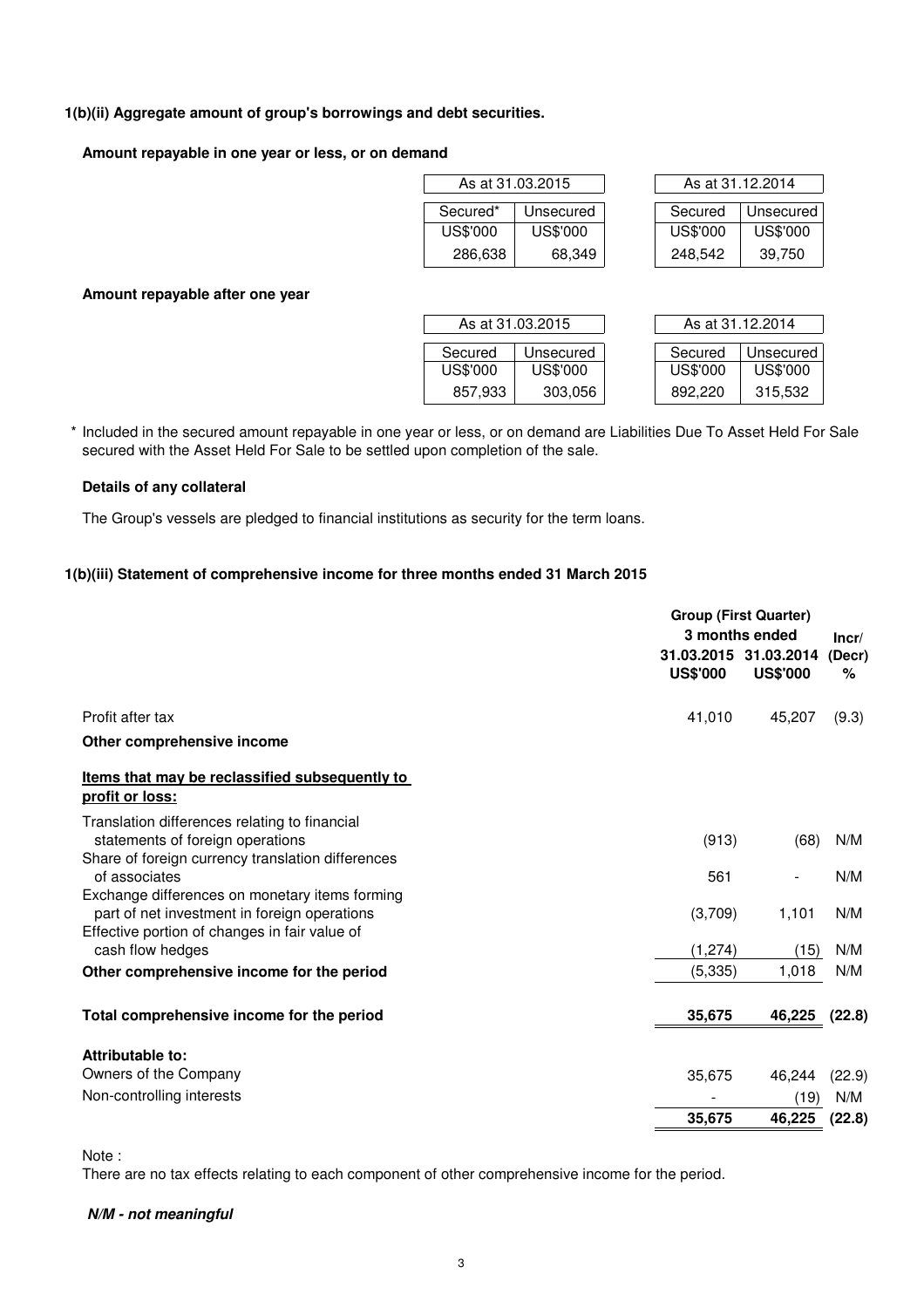**1(c) Statement of cash flows (for the group), together with a comparative statement for the corresponding period of the immediately preceding financial year.**

|                                                                                                                   | <b>Group (First Quarter)</b><br>3 months ended |                                          |  |
|-------------------------------------------------------------------------------------------------------------------|------------------------------------------------|------------------------------------------|--|
|                                                                                                                   | <b>US\$'000</b>                                | 31.03.2015 31.03.2014<br><b>US\$'000</b> |  |
| Cash flows from operating activities                                                                              |                                                |                                          |  |
| Profit after tax                                                                                                  | 41,010                                         | 45,207                                   |  |
| Adjustments for:                                                                                                  |                                                |                                          |  |
| Income tax expense                                                                                                | 285                                            | 429                                      |  |
| Depreciation expense                                                                                              | 29,863                                         | 22,786                                   |  |
| Finance income                                                                                                    | (1, 119)                                       | (1, 546)                                 |  |
| Finance costs                                                                                                     | 5,765                                          | 5,119                                    |  |
| Financial guarantee income provided to joint ventures                                                             | (847)                                          | (904)                                    |  |
| Reversal of impairment loss on trade receivables                                                                  | 491                                            | (7)<br>440                               |  |
| Equity-settled share-based payment transactions<br>Share of results of associates and jointly controlled entities | (8, 161)                                       |                                          |  |
| Operating cash flow before working capital changes                                                                | 67,287                                         | (6, 227)<br>65,297                       |  |
|                                                                                                                   |                                                |                                          |  |
| Changes in working capital:<br>Trade receivables and other assets                                                 | 6,193                                          | (19, 727)                                |  |
| Trade and other payables                                                                                          | 1,428                                          | (18, 732)                                |  |
| Cash generated from operating activities                                                                          | 74,908                                         | 26,838                                   |  |
| Income tax paid                                                                                                   | (748)                                          | (153)                                    |  |
| Net cash from operating activities                                                                                | 74,160                                         | 26,685                                   |  |
| Cash flows from investing activities                                                                              |                                                |                                          |  |
| Purchase of plant and equipment                                                                                   | (50, 217)                                      | (48, 459)                                |  |
| Acquisition of subsidiary, net of cash acquired                                                                   |                                                | (19, 716)                                |  |
| Advance payments for purchase of plant and equipment                                                              | (63, 382)                                      | (32, 913)                                |  |
| Investments in joint ventures                                                                                     | (358)                                          | 18,246                                   |  |
| Investments in associate                                                                                          |                                                | (192)                                    |  |
| Interest received                                                                                                 | 671                                            | 958                                      |  |
| Net cash used in investing activities                                                                             | (113, 286)                                     | (82,076)                                 |  |
| Cash flows from financing activities                                                                              |                                                |                                          |  |
| Proceeds from borrowings                                                                                          | 84,164                                         | 21,119                                   |  |
| Repayment of borrowings                                                                                           | (47, 805)                                      | (24,065)                                 |  |
| Proceeds from issuance of notes, net of transaction costs                                                         |                                                | 82,919                                   |  |
| Net proceeds from issuance of ordinary shares                                                                     | 65                                             |                                          |  |
| Interest paid                                                                                                     | (9,324)                                        | (7, 352)                                 |  |
| Net cash from financing activities                                                                                | 27,100                                         | 72,621                                   |  |
| Net (decrease)/increase in cash and cash equivalents                                                              | (12,026)                                       | 17,230                                   |  |
| Cash and cash equivalents at beginning of the period                                                              | 371,510                                        | 165,978                                  |  |
| Effect of exchange rate fluctuations                                                                              | (14, 501)                                      | 2,150                                    |  |
| Cash and cash equivalents at end of the period                                                                    | 344,983                                        | 185,358                                  |  |

See note 8 for explanation on the statement of cash flows review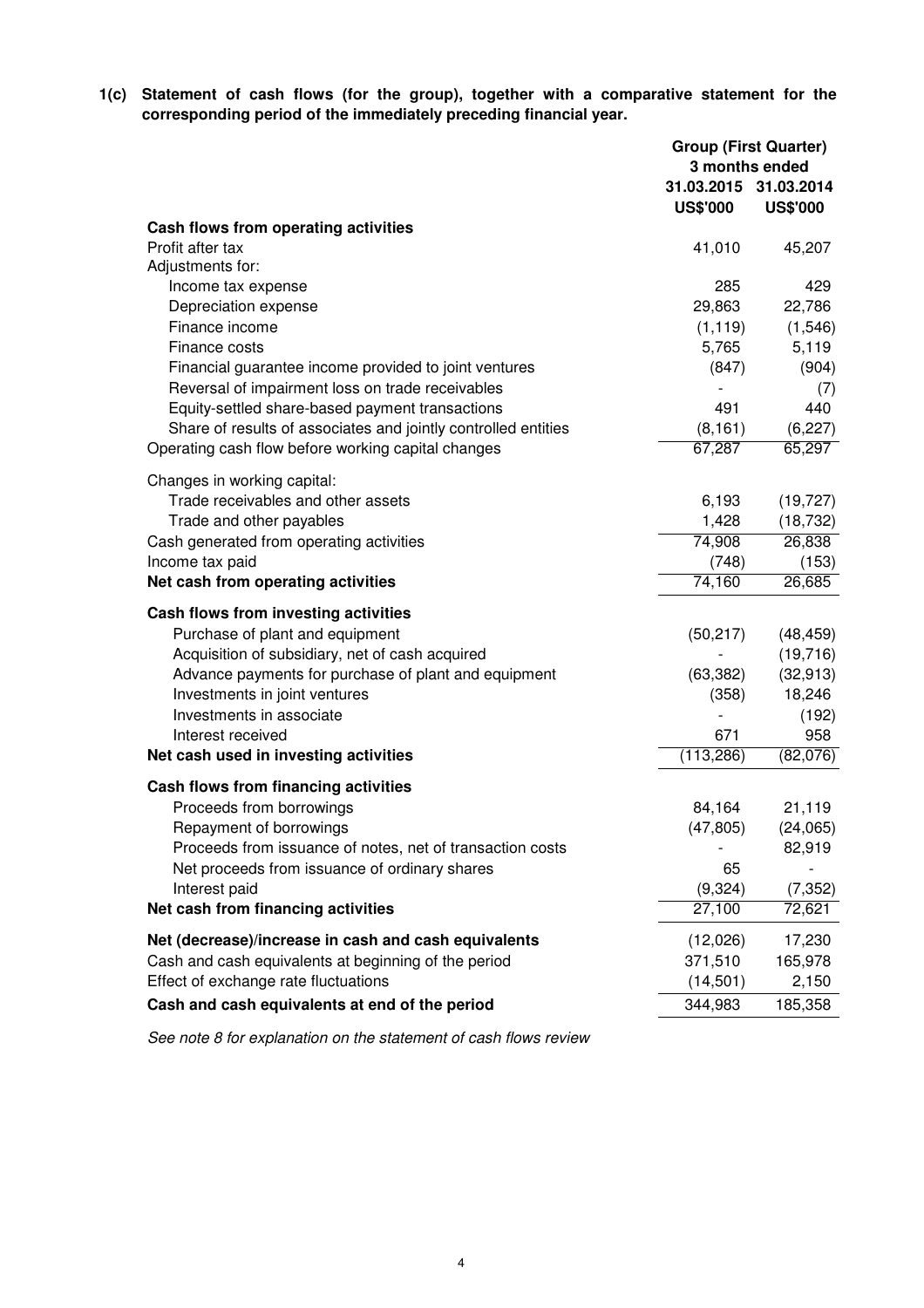**1(d)(i) A statement (for the issuer and group) showing either (i) all changes in equity or (ii) changes in equity other than those arising from capitalisation issues and distributions to shareholders, together with a comparative statement for the corresponding period of the immediately preceding financial year.**

|                                                            |                  |                         | Redeemable<br>exchangeable |                    | Foreign<br>currency    |                    |                             |                      |                 | Non-                     |                     |
|------------------------------------------------------------|------------------|-------------------------|----------------------------|--------------------|------------------------|--------------------|-----------------------------|----------------------|-----------------|--------------------------|---------------------|
|                                                            | Share<br>capital | Perpetual<br>securities | preference<br>shares       | Treasury<br>shares | translation<br>reserve | Hedging<br>reserve | <b>Statutory</b><br>reserve | Retained<br>earnings | Total           | controlling<br>interests | <b>Total equity</b> |
|                                                            | <b>US\$'000</b>  | <b>US\$'000</b>         | <b>US\$'000</b>            | <b>US\$'000</b>    | <b>US\$'000</b>        | <b>US\$'000</b>    | <b>US\$'000</b>             | <b>US\$'000</b>      | <b>US\$'000</b> | <b>US\$'000</b>          | <b>US\$'000</b>     |
| Group                                                      |                  |                         |                            |                    |                        |                    |                             |                      |                 |                          |                     |
| At 1 January 2014                                          | 345,537          | 97,678                  | 23,464                     | (102)              | (12, 495)              | (670)              | (6)                         | 346,936              | 800,342         | (94)                     | 800,248             |
| Total comprehensive income<br>for the period               |                  |                         |                            |                    | 1,014                  | (15)               |                             | 45,245               | 46,244          | (19)                     | 46,225              |
| Translations with owners,                                  |                  |                         |                            |                    |                        |                    |                             |                      |                 |                          |                     |
| recognised directly in equity                              |                  |                         |                            |                    |                        |                    |                             |                      |                 |                          |                     |
| Issue of shares                                            | 32,570           |                         |                            |                    |                        |                    |                             |                      | 32,570          | $\overline{\phantom{a}}$ | 32,570              |
| Accrued perpetual securities<br>distributions              |                  |                         |                            |                    |                        |                    |                             |                      |                 |                          |                     |
| Share-based payment                                        |                  |                         |                            |                    |                        |                    |                             | (1,894)              | (1,894)         | $\overline{\phantom{a}}$ | (1,894)             |
| transactions                                               |                  |                         |                            |                    |                        |                    |                             | 440                  | 440             |                          | 440                 |
| At 31 March 2014                                           | 378,107          | 97,678                  | 23,464                     | (102)              | (11, 481)              | (685)              | (6)                         | 390,727              | 877,702         | (113)                    | 877,589             |
|                                                            |                  |                         |                            |                    |                        |                    |                             |                      |                 |                          |                     |
| At 1 January 2015                                          | 535,654          | 211,874                 | 23,464                     | (102)              | (20, 218)              | (1,098)            | (6)                         | 563,059              | 1,312,627       | (6)                      | 1,312,621           |
| Total comprehensive income                                 |                  |                         |                            |                    |                        |                    |                             |                      |                 |                          |                     |
| for the period                                             |                  |                         |                            |                    | (4,061)                | (1, 274)           |                             | 41,010               | 35,675          |                          | 35,675              |
| Translations with owners,<br>recognised directly in equity |                  |                         |                            |                    |                        |                    |                             |                      |                 |                          |                     |
| Issue of shares                                            | 65               |                         |                            |                    |                        |                    |                             |                      | 65              |                          | 65                  |
| Accrued perpetual securities                               |                  |                         |                            |                    |                        |                    |                             |                      |                 |                          |                     |
| distributions                                              |                  |                         |                            |                    |                        |                    |                             | (3,620)              | (3,620)         |                          | (3,620)             |
| Share-based payment                                        |                  |                         |                            |                    |                        |                    |                             |                      |                 |                          |                     |
| transactions                                               |                  |                         |                            |                    |                        |                    |                             | 491                  | 491             |                          | 491                 |
| At 31 March 2015                                           | 535,719          | 211,874                 | 23,464                     | (102)              | (24, 279)              | (2, 372)           | (6)                         | 600,940              | 1,345,238       | (6)                      | 1,345,232           |

|                                                            | Share<br>capital         | Perpetual<br>securities | Treasurv<br>shares | Hedging<br>reserve | Statutory<br>reserve     | Retained<br>earnings | <b>Total equity</b> |
|------------------------------------------------------------|--------------------------|-------------------------|--------------------|--------------------|--------------------------|----------------------|---------------------|
|                                                            | <b>US\$'000</b>          | <b>US\$'000</b>         | <b>US\$'000</b>    | <b>US\$'000</b>    | <b>US\$'000</b>          | <b>US\$'000</b>      | <b>US\$'000</b>     |
| Company                                                    |                          |                         |                    |                    |                          |                      |                     |
| At 1 January 2014                                          | 345,537                  | 97,678                  | (102)              | ٠                  | (6)                      | 94,521               | 537,628             |
| Total comprehensive income for the period                  |                          |                         |                    |                    | $\overline{\phantom{a}}$ | 4,705                | 4,705               |
| Translations with owners,<br>recognised directly in equity |                          |                         |                    |                    |                          |                      |                     |
| Issue of shares                                            | 32,570                   |                         |                    |                    |                          |                      | 32,570              |
| Accrued perpetual securities distributions                 |                          |                         |                    |                    | $\overline{\phantom{a}}$ | (1,894)              | (1,894)             |
| Share-based payment transactions                           | $\overline{\phantom{a}}$ |                         |                    |                    |                          | 440                  | 440                 |
| At 31 March 2014                                           | 378,107                  | 97,678                  | (102)              |                    | (6)                      | 97,772               | 573,449             |
| At 1 January 2015                                          | 535,654                  | 211,874                 | (102)              | (872)              | (6)                      | 140,734              | 887,282             |
| Total comprehensive income for the period                  |                          |                         | $\sim$             | (1,282)            | ٠                        | 7,408                | 6,126               |
| Translations with owners,<br>recognised directly in equity |                          |                         |                    |                    |                          |                      |                     |
| Issue of shares                                            | 65                       |                         |                    |                    |                          |                      | 65                  |
| Accrued perpetual securities distributions                 |                          |                         |                    |                    | $\overline{\phantom{a}}$ | (3,620)              | (3,620)             |
| Share-based payment transactions                           |                          |                         |                    |                    |                          | 491                  | 491                 |
| At 31 March 2015                                           | 535,719                  | 211,874                 | (102)              | (2, 154)           | (6)                      | 145,013              | 890,344             |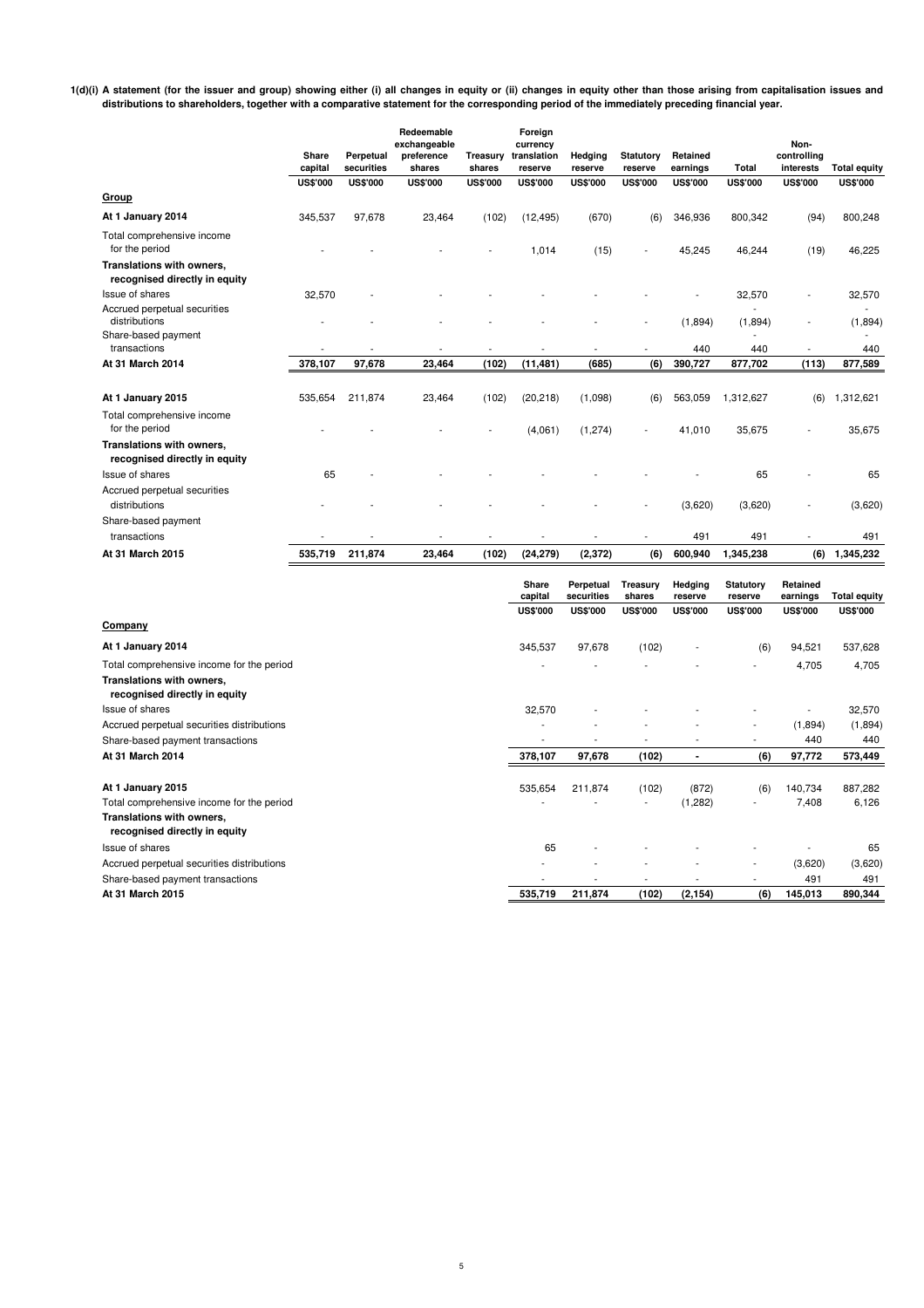**1(d)(ii) Details of any changes in the company's share capital arising from rights issue, bonus issue, share buybacks, exercise of share options or warrants, conversion of other issues of equity securities, issue of shares for cash or as consideration for acquisition or for any other purpose since the end of the previous period reported on. State also the number of shares that may be issued on conversion of all the outstanding convertibles, as well as the number of shares held as treasury shares, if any, against the total number of issued shares excluding treasury shares of the issuer, as at the end of the current financial period reported on and as at the end of the corresponding period of the immediately preceding financial year.**

During first quarter of 2015, 230,400 shares were issued under the Company's Employee Share Option Scheme. The newly issued shares rank pari passu in all respects with the previously issued shares.

As at 31 March 2015, the share capital less treasury shares of the Company was 1,578,534,087 ordinary shares (1,579,218,087 issued ordinary shares less 684,000 treasury shares). As at 31 March 2014, the share capital less treasury shares of the Company was 1,203,221,982 ordinary shares (1,203,791,982 issued ordinary shares less 570,000 treasury shares).

As at 31 March 2015, there were 300 redeemable exchangeable preference shares in a subsidiary available for exchange to 19,787,830 ordinary shares of the Company and as at 31 March 2014, there were 300 redeemable exchangeable preference shares in a subsidiary available for exchange to 16,470,847 ordinary shares of the Company.

#### **1(d)(iii) To show the total number of issued shares excluding treasury shares as at the end of the current financial period and as at the end of the immediately preceding year.**

As at 31 March 2015, the issued and paid up share capital excluding treasury shares of the Company comprised 1,578,534,087 (31 December 2014: 1,578,303,687) ordinary shares.

As at 31 March 2015, subsidiary of the Company has 300 (31 December 2014: 300) redeemable exchangeable preference shares outstanding.

#### **1(d)(iv) A statement showing all sales, transfers, disposal, cancellation and/or use of treasury shares as at the end of the current financial period reported on.**

The movement of treasury shares are as follows: As at 1 January 2015 = 684,000 shares Purchase of treasury shares during the period = Nil Transfer of treasury shares during the period  $=$  Nil As at 31 March 2015 =  $684,000$  shares

**2. Whether the figures have been audited, or reviewed and in accordance with which auditing standard or practice.**

The figures have not been audited or reviewed by the Company's auditors.

#### **3. Where the figures have been audited or reviewed, the auditors' report (including any qualifications or emphasis of a matter).**

Not applicable.

**4. Whether the same accounting policies and methods of computation as in the issuer's most recently audited annual financial statements have been applied.**

Except as disclosed under item 5 below, the Group has applied the same accounting policies and methods of computation in the financial statements for the current reporting period as that of the audited financial statements for the year ended 31 December 2014.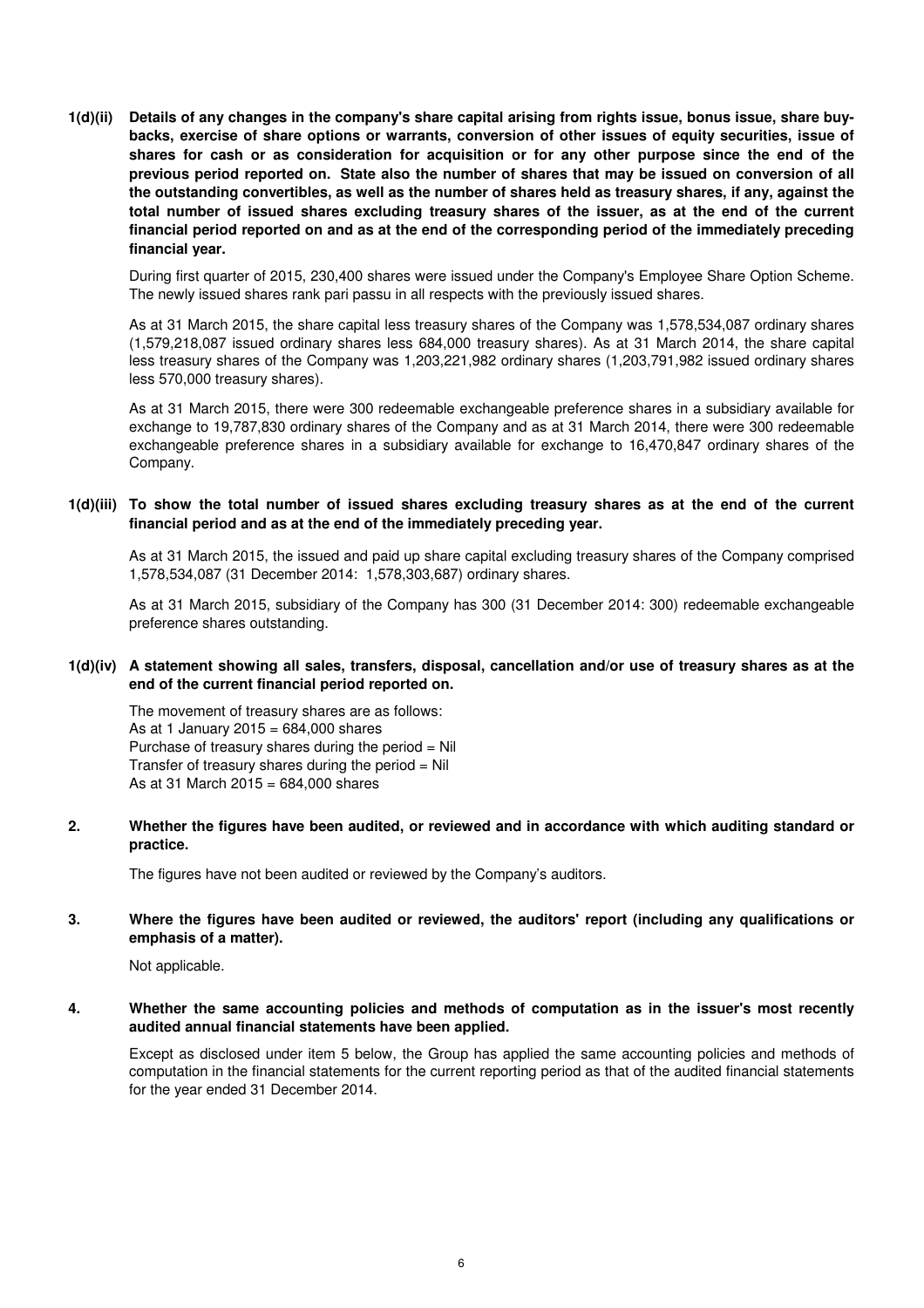#### **5. If there are any changes in the accounting policies and methods of computation, including any required by an accounting standard, what has changed, as well as the reasons for, and the effect of, the change.**

The Group has adopted the new and revised FRSs and Interpretation of FRS (INT FRS) that are effective for financial periods beginning 1 January 2015. The adoption of these new and revised FRS and INT FRSs did not have material effect on the financial performance or position of the Group.

**6. Earnings per ordinary share of the group for the current financial period reported on and the corresponding period of the immediately preceding financial year, after deducting any provision for preference dividends:-**

|                                                         | <b>Group (First Quarter)</b><br>3 months ended |                               |  |
|---------------------------------------------------------|------------------------------------------------|-------------------------------|--|
|                                                         | 31.03.2015                                     | 31.03.2014<br><b>Restated</b> |  |
| (a) Based on weighted average<br>number                 | $2.60$ cts                                     | $3.14$ cts                    |  |
| (b) On a fully diluted basis                            | $2.55$ cts                                     | 3.07 cts                      |  |
| Note:                                                   |                                                |                               |  |
| Weighted average ordinary shares<br>for calculation of: |                                                |                               |  |
| Basic earnings per shares<br>$\blacksquare$             | 1,578,516,000                                  | 1,439,942,00                  |  |

| - Basic earnings per shares  |                             |  |
|------------------------------|-----------------------------|--|
| - Diluted earnings per share | 1,609,131,000 1,472,366,000 |  |

On 15 September 2014, the Company issued 263,136,643 ordinary shares pursuant to the bonus issue on the basis of one (1) bonus share for every five (5) existing ordinary shares. Following the issue of bonus shares, the aggregate number of issued shares increased from 1,315,683,044 shares to 1,578,819,687 shares. As a result, the number of ordinary shares used for the per share calculations has been adjusted for retrospectively as required by FRS 33.

- **7. Net asset value (for the issuer and group) per ordinary share based on the total number of issued shares excluding treasury shares of the issuer at the end of the:-** 
	- **(a) current financial period reported on; and**
	- **(b) immediately preceding financial year.**

|                                                                                                                     | Group     |                       | Company    |            |
|---------------------------------------------------------------------------------------------------------------------|-----------|-----------------------|------------|------------|
|                                                                                                                     |           | 31.03.2015 31.12.2014 | 31.03.2015 | 31.12.2014 |
| Net asset value per ordinary share<br>based on existing issued share capital<br>excluding treasury shares as at the |           |                       |            |            |
| end of the period reported on                                                                                       | 85.22 cts | 83.17 cts             | 56.4 cts   | 56.22 cts  |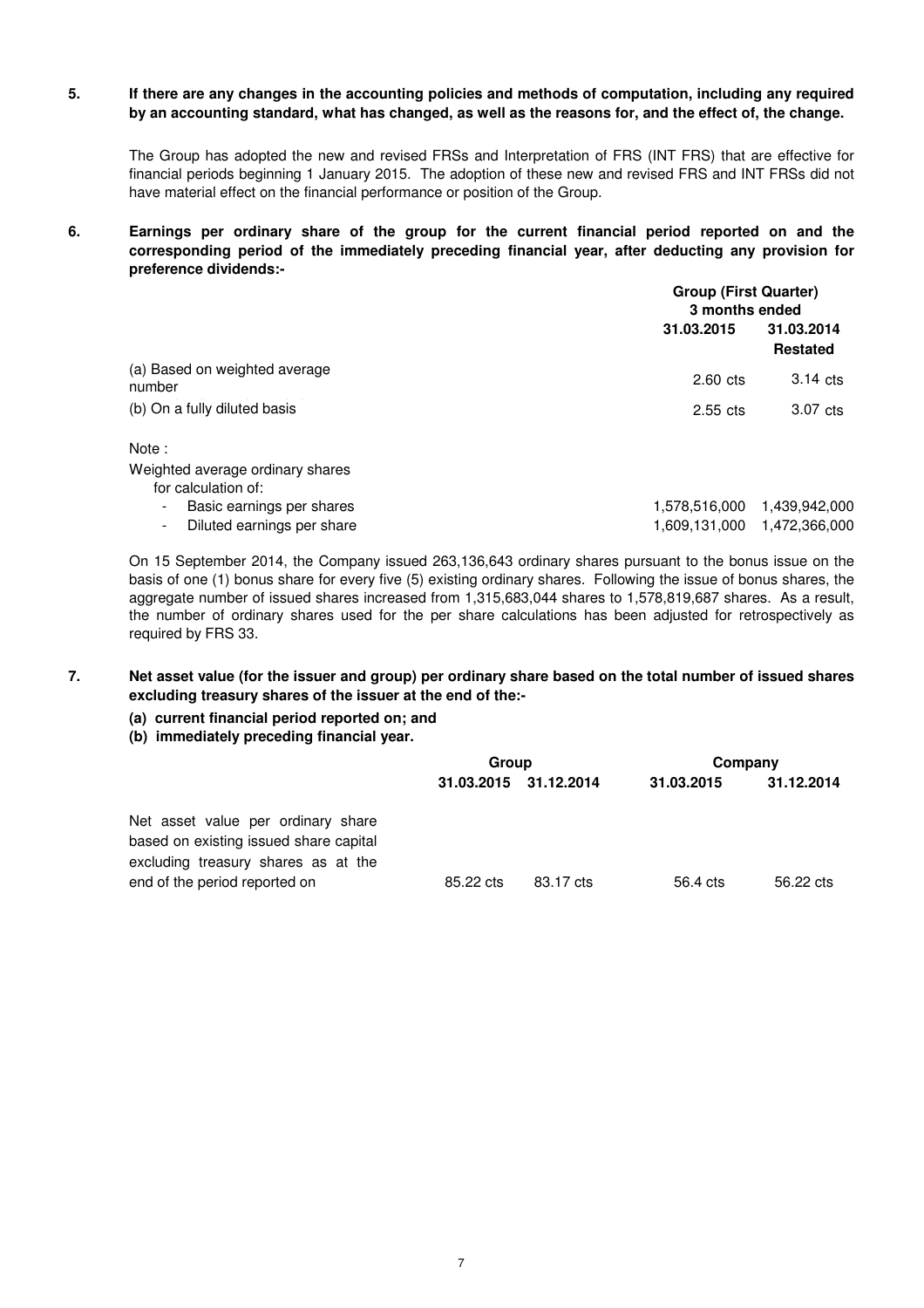**8. A review of the performance of the group, to the extent necessary for a reasonable understanding of the group's business. It must include a discussion of the following:-** 

**(a) any significant factors that affected the turnover, costs, and earnings of the group for the current financial period reported on, including (where applicable) seasonal or cyclical factors; and**

**(b) any material factors that affected the cash flow, working capital, assets or liabilities of the group during the current financial period reported on.**

## **INCOME STATEMENT REVIEW**

#### **1Q15 vs 1Q14**

The Group's revenue for the three months ended 31 March 2015 ("1Q15") decreased by US\$4.3 million (4.6%) to US\$90.1 million as compared to the corresponding three months ended 31 March 2014 ("1Q14"). The decrease in revenue was mainly due to the absence of contribution from the marine and offshore logistic support services division as the projects in Queensland, Australia did not go into additional trains as originally planned

The cost of sales and servicing for 1Q15 increased by US\$1.5 million (3.1%) to US\$48.6 million as compared to 1Q14. The increase was due to the deployment of additional multi-purpose self-propelled jack-up rigs and Jackup Rigs (collectively called "Service Rigs").

As a result of the above, the Group's gross profit for 1Q15 decreased by US\$5.8 million (12.2%) to US\$41.5 million as compared to 1Q14.

The increase in finance costs in 1Q15 was due mainly to additional interest expense for the funding of newly delivered Service Rigs.

The higher share of associates and jointly controlled entities' results in 1Q15 as compared to 1Q14 were mainly due to higher contribution from the Group's associate, Charisma Energy Services Limited.

Profit before income tax decreased by US\$4.3 million (9.5%) to US\$41.3 million as a result of all the above.

Charter income derived from Singapore flagged vessels are exempted from tax under Section 13A of the Income Tax Act of Singapore.

## **STATEMENT OF FINANCIAL POSITION REVIEW**

#### **Non-current Assets**

The Group's Non-current Assets amounted to US\$2,274.2 million as at 31 March 2015. The decrease in Noncurrent Assets was mainly due to the reclassification of 1 unit of the Group's Service Rig to Asset Held For Sale. The increase in Joint Ventures and Associates was attributable to the share of results of joint ventures and associates, net of tax during the 3 months financial period ended 31 March 2015.

#### **Current Assets**

The Group's Current Assets amounted to US\$766.9 million as at 31 March 2015. The increase was mainly due to the reclassification of 1 unit of the Group's Service Rig to Asset Held For Sale and advance payments made for the construction of Service Rigs. Included in the Other Current Assets were the advance payments and deposits made for the construction of Service Rigs.

#### **Total Liabilities**

The Group's Total Liabilities amounted to US\$1,695.8 million as at 31 March 2015. The decrease in Noncurrent Liabilities was due mainly to Liabilities Due To Asset Held For Sale classified from Non-current to Current Liabilities and foreign exchange revaluation of Notes Payables. In addition, the increase in Current Liabilities was due to the drawdown of short-term bank borrowings to finance the progress construction, conversion and refurbishment of the Group's Service Rigs. Included in Other Payables were the advance payments and performance deposits received.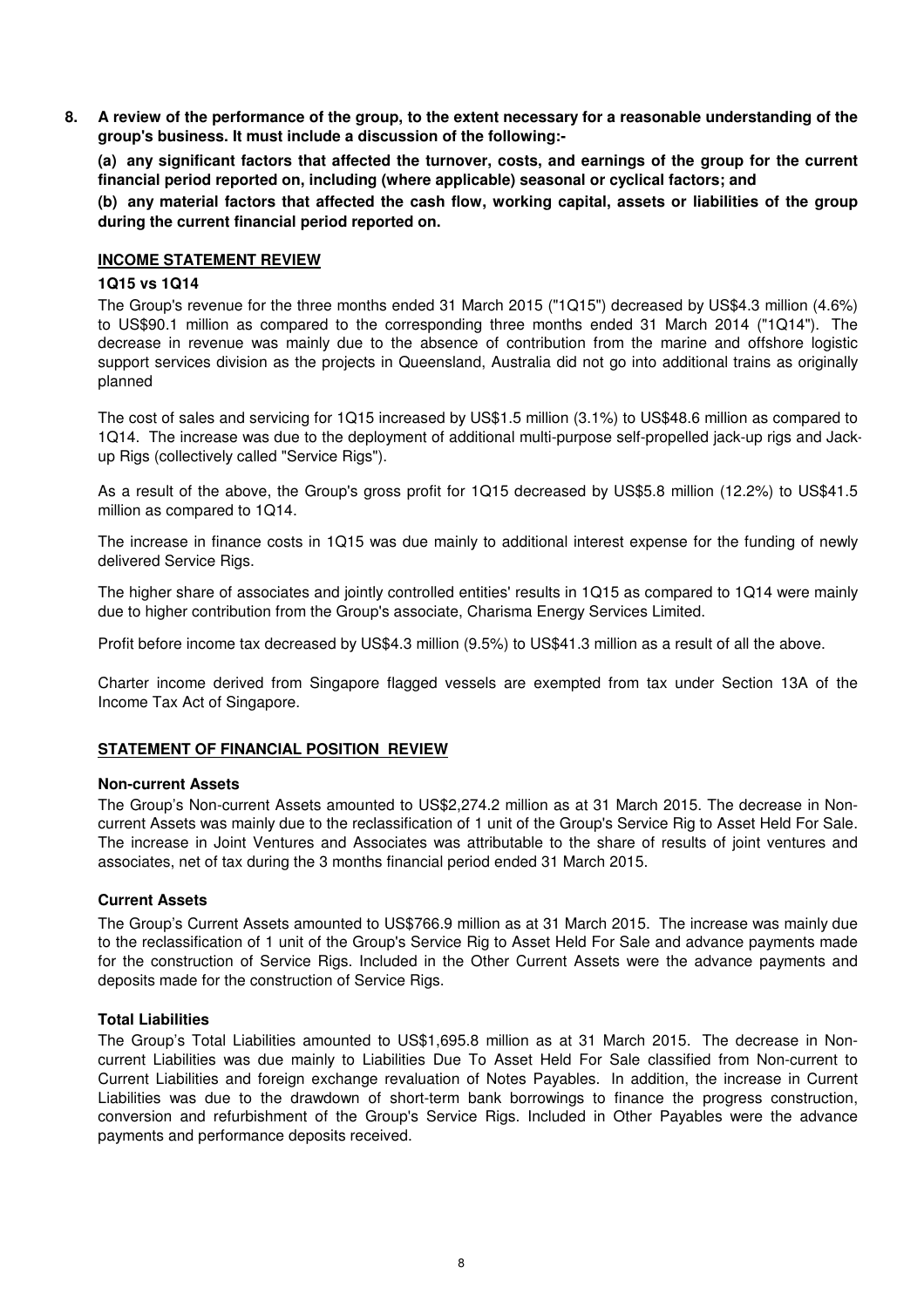## **Total Equity**

The increase in Total Equity was attributable mainly to the profit derived in the period.

## **STATEMENT OF CASH FLOWS REVIEW**

### **Cash Flow from Operating Activities**

The Group's net cash inflow from operating activities was US\$74.2 million. This was mainly due to the net cash generated by the operations of the Group.

## **Cash Flow from Investing Activities**

The Group's net cash used in investing activities was US\$113.3 million. This was mainly due to the progress payments made and the deployment of funds towards the refurbishment of the Group's Service Rigs.

### **Cash Flow from Financing Activities**

The Group's net cash inflow from financing activities was US\$27.1 million. This was mainly due to the increase in bank borrowings to finance the Group's Service Rigs. This is partially offset by repayments of bank borrowings during the period.

**9. Where a forecast, or a prospect statement, has been previously disclosed to shareholders, any variance between it and the actual results.**

In line with the prospect statement made in 4Q14.

**10. A commentary at the date of the announcement of the significant trends and competitive conditions of the industry in which the group operates and any known factors or events that may affect the group in the next reporting period and the next 12 months.**

Operating environment has been made challenging following the drastic drop in the prices of fossil fuel over the last seven months. Several of the Group's Service Rigs have been made to work at their limits resulting in more wear and tear and higher maintenance. In addition, the Group also needed to incur additional cost to further upgrade a few of the Group's newer units to meet clients' additional requirements. The management has been putting in maximum effort to address these new challenges.

Based on the current schedule, a few units of the Service Rigs which are under maintenance and dry docking inspection are expected to be redeployed before the end of June. Similarly, several other new units that are undergoing modification are also expected to be progressively deployed starting from the same period.

The management is cautiously optimistic that the Group expects to have stronger performance for the remaining of the year when some of the units are redeployed and new units are delivered.

## **11. Dividend**

## **(a) Current Financial Period Reported On**

Any dividend declared for the current financial period reported on? None

## **(b) Corresponding Period of the Immediately Preceding Financial Year**

None Any dividend declared for the corresponding period of the immediately preceding financial year?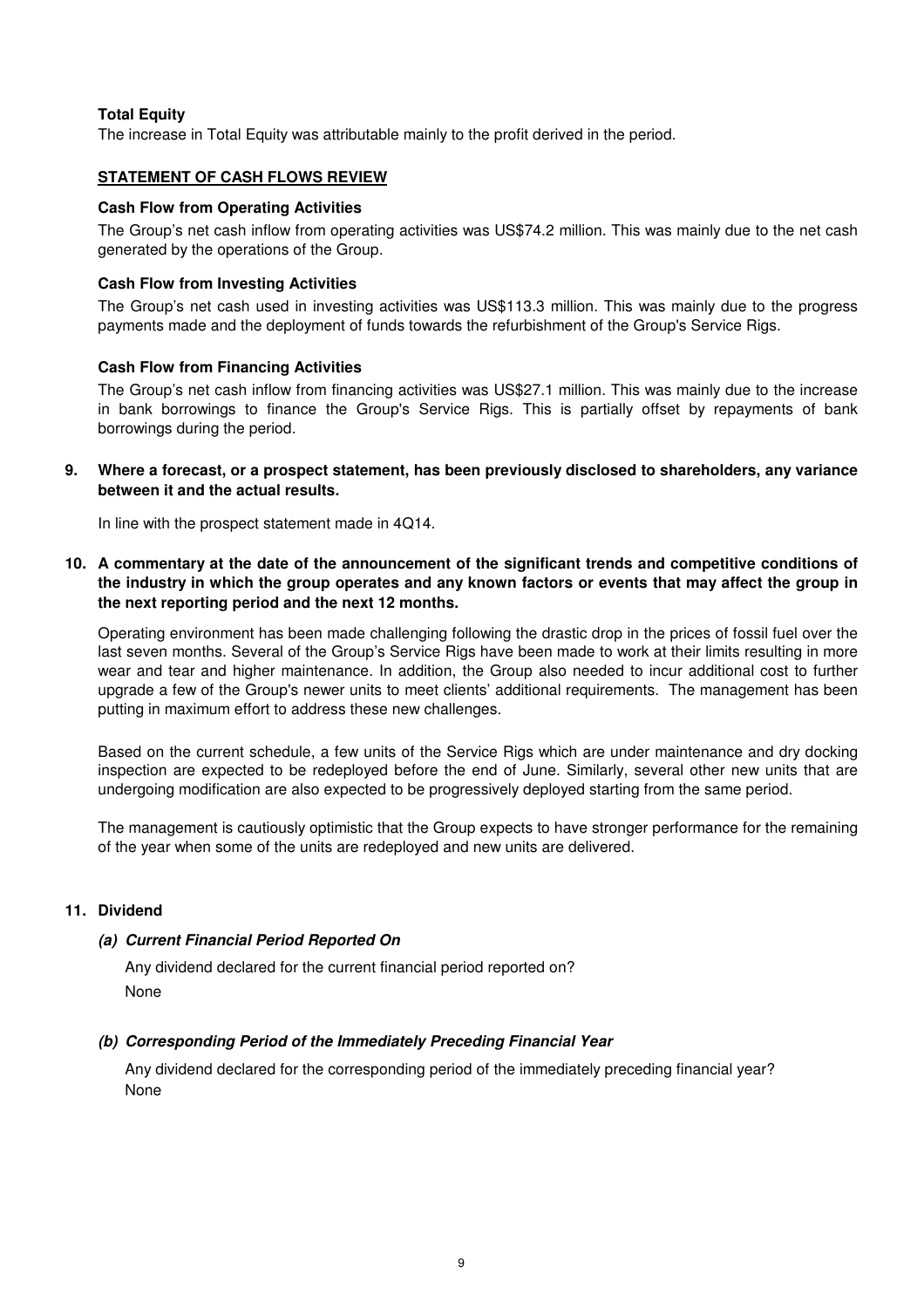## **(c) Date payable**

Not applicable

**(d) Books closure date**

Not applicable

## **12. If no dividend has been declared/recommended, a statement to that effect**

Not applicable

**13. If the Group has obtained a general mandate from shareholders for IPTs, the aggregate value of such transactions as required under Rule 920(1)(a)(ii). If no IPT mandate has been obtained, a statement to**

There was no interested person transaction during the period under review.

**BY ORDER OF THE BOARD**

**Lim Ka Bee Company Secretary**

**13 May 2015**